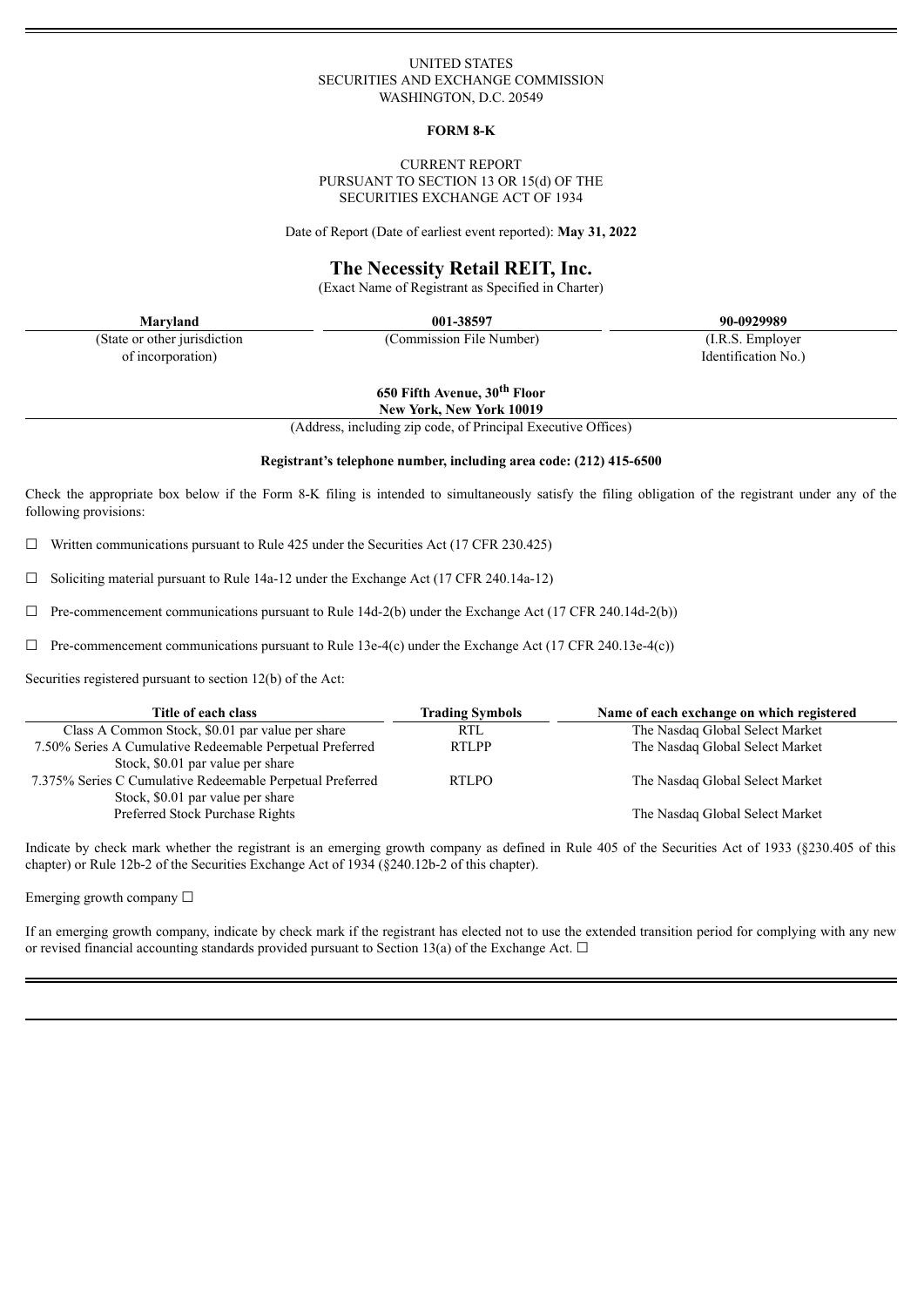### **Item 7.01. Regulation FD Disclosure.**

On May 31, 2022, The Necessity Retail REIT, Inc. (the "Company") issued a press release, a copy of which is attached as Exhibit 99.1 to this Current Report on Form 8-K. Such press release shall not be deemed "filed" for any purpose, including for the purposes of Section 18 of the Securities Exchange Act of 1934, as amended (the "Exchange Act"), or otherwise subject to the liabilities of that Section. The information in Item 7.01, including Exhibit 99.1, shall not be deemed incorporated by reference into any filing under the Exchange Act or the Securities Act of 1933, as amended, regardless of any general incorporation language in such filing.

### **Item 9.01. Financial Statements and Exhibits.**

## **(d) Exhibits**

[99.1](#page-3-0) Press [Release](#page-3-0) dated May 31, 2022

104 Cover Page Interactive Data File - the cover page XBRL tags are embedded within the Inline XBRL document.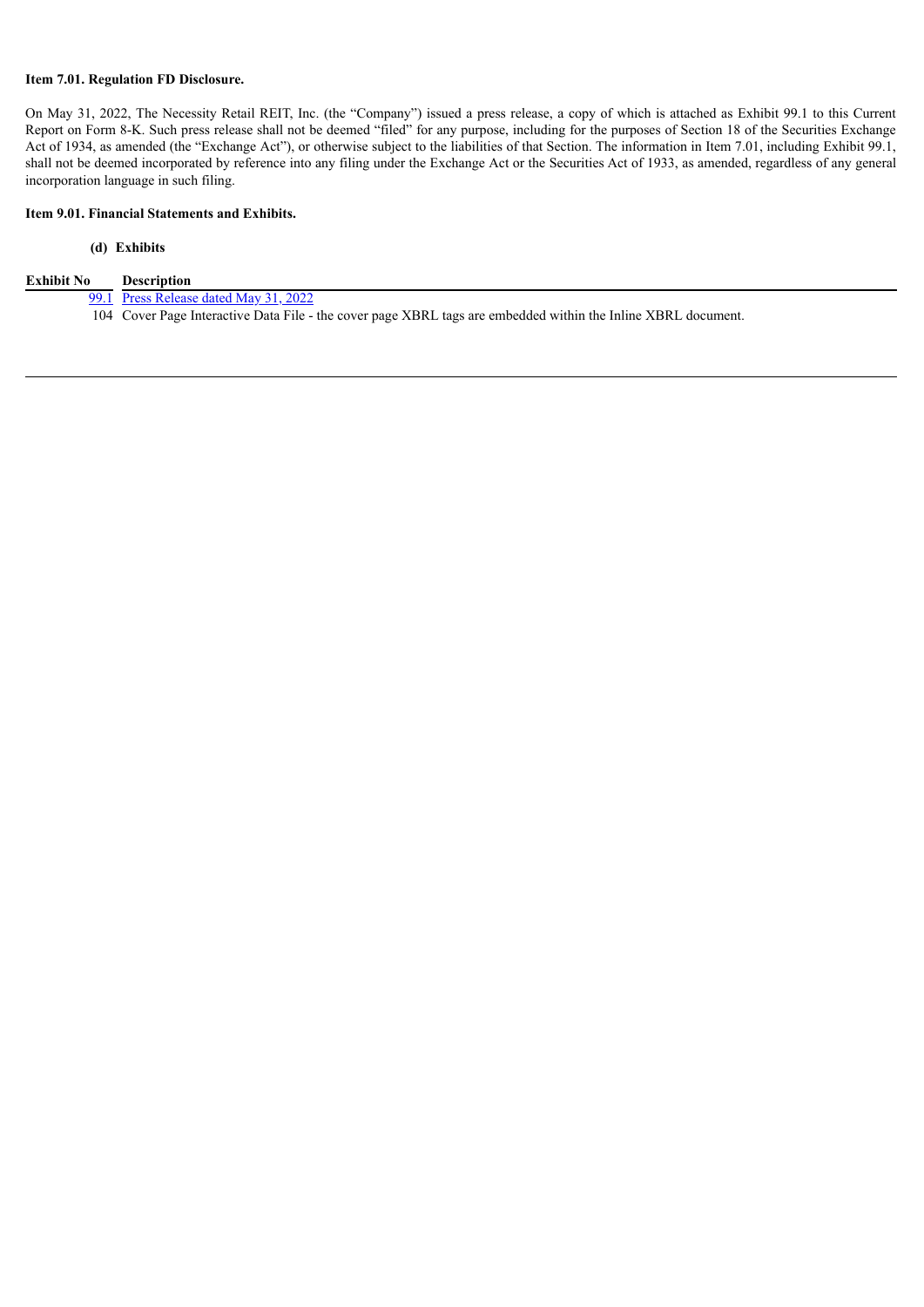## **SIGNATURES**

Pursuant to the requirements of the Securities Exchange Act of 1934, the registrant has duly caused this report to be signed on its behalf by the undersigned hereunto duly authorized.

# **THE NECESSITY RETAIL REIT, INC.**

Date: May 31, 2022 By: /s/ Edward M. Weil, Jr.

Name: Edward M. Weil, Jr. Title: Chief Executive Officer and President